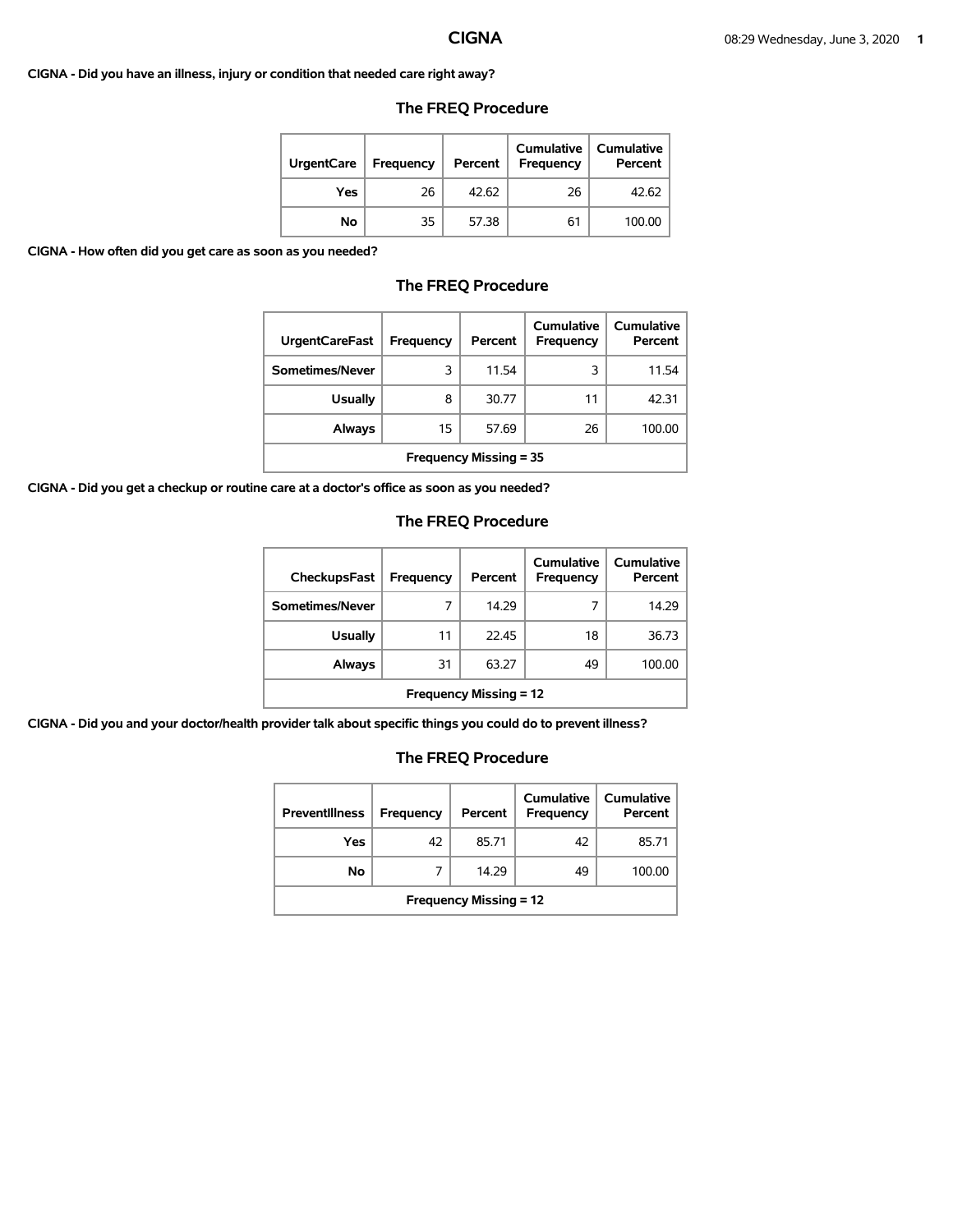**CIGNA - Did you and your doctor/health provider talk about starting or stopping a medication?** 

### **The FREQ Procedure**

| <b>MedStartStop</b>           | Frequency | Percent | Cumulative<br>Frequency | Cumulative<br>Percent |  |
|-------------------------------|-----------|---------|-------------------------|-----------------------|--|
| Yes                           | 23        | 46.94   | 23                      | 46.94                 |  |
| No.                           | 26        | 53.06   | 49                      | 100.00                |  |
| <b>Frequency Missing = 12</b> |           |         |                         |                       |  |

**CIGNA - Did you and your doctor/health provider talk about reasons you might want to take a medicine?** 

### **The FREQ Procedure**

| <b>MedDiscuss</b>             | Frequency | Percent | Cumulative<br>Frequency | Cumulative<br>Percent |  |
|-------------------------------|-----------|---------|-------------------------|-----------------------|--|
| Yes                           | 21        | 91.30   | 21                      | 91.30                 |  |
| No.                           |           | 8.70    | 23                      | 100.00                |  |
| <b>Frequency Missing = 38</b> |           |         |                         |                       |  |

**CIGNA - Did you and your doctor/health provider talk about reasons you might want to stop taking a medication?** 

### **The FREQ Procedure**

| <b>MedNoDiscuss</b>           | <b>Frequency</b> | Percent | <b>Cumulative</b><br>Frequency | <b>Cumulative</b><br>Percent |  |
|-------------------------------|------------------|---------|--------------------------------|------------------------------|--|
| Yes                           | 17               | 73.91   | 17                             | 73.91                        |  |
| No                            | 6                | 26.09   | 23                             | 100.00                       |  |
| <b>Frequency Missing = 38</b> |                  |         |                                |                              |  |

**CIGNA - Did you and your doctor/health provider ask what you thought was best for you when discussing starting or stopping a medication?** 

| <b>MedBestAsk</b>             | Frequency | Percent | Cumulative<br>Frequency | Cumulative<br>Percent |  |
|-------------------------------|-----------|---------|-------------------------|-----------------------|--|
| Yes                           | 19        | 82.61   | 19                      | 82.61                 |  |
| No                            | 4         | 17.39   | 23                      | 100.00                |  |
| <b>Frequency Missing = 38</b> |           |         |                         |                       |  |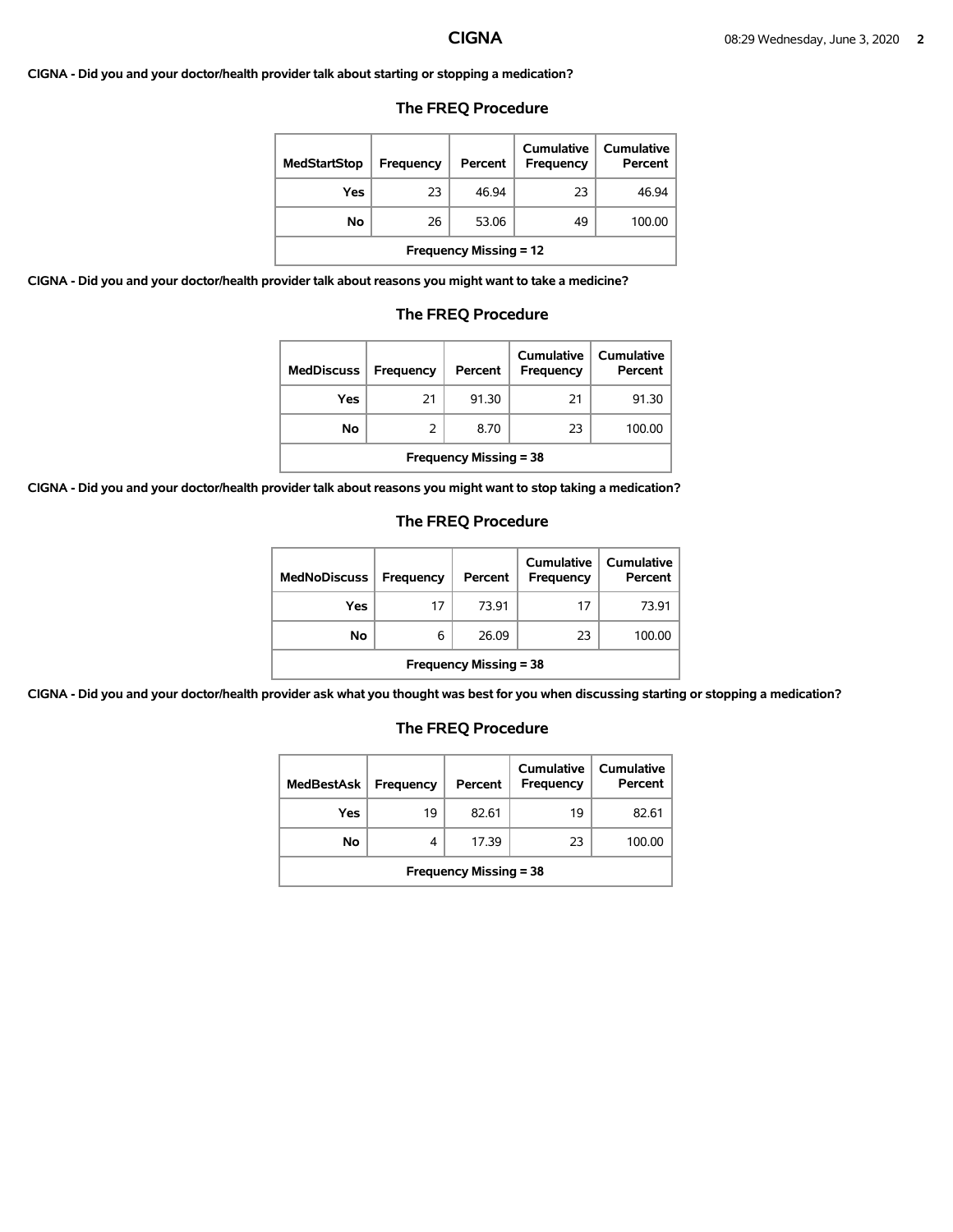**CIGNA - How would you rate your health care quality in the last six months?** 

| CareRate                      | Frequency | Percent | Cumulative<br>Frequency | Cumulative<br>Percent |  |
|-------------------------------|-----------|---------|-------------------------|-----------------------|--|
| Bad                           | 8         | 16.33   | 8                       | 16.33                 |  |
| Good                          | 16        | 32.65   | 24                      | 48.98                 |  |
| Great                         | 25        | 51.02   | 49                      | 100.00                |  |
| <b>Frequency Missing = 12</b> |           |         |                         |                       |  |

### **The FREQ Procedure**

**CIGNA - How often was it easy to get care, tests, or treatments you needed?** 

# **The FREQ Procedure**

| CareEasy                      | Frequency | Percent | Cumulative<br>Frequency | Cumulative<br>Percent |  |
|-------------------------------|-----------|---------|-------------------------|-----------------------|--|
| Sometimes/Never               |           | 14.00   |                         | 14.00                 |  |
| <b>Usually</b>                | 18        | 36.00   | 25                      | 50.00                 |  |
| Always                        | 25        | 50.00   | 50                      | 100.00                |  |
| <b>Frequency Missing = 11</b> |           |         |                         |                       |  |

**CIGNA - How often did your doctor explain things in a way that was easy to understand?** 

## **The FREQ Procedure**

| <b>DrUnderstand</b>           | Frequency | Percent | Cumulative<br>Frequency | Cumulative<br>Percent |  |
|-------------------------------|-----------|---------|-------------------------|-----------------------|--|
| Sometimes/Never               | 2         | 4.00    | 2                       | 4.00                  |  |
| <b>Usually</b>                | 10        | 20.00   | 12                      | 24.00                 |  |
| <b>Always</b>                 | 38        | 76.00   | 50                      | 100.00                |  |
| <b>Frequency Missing = 11</b> |           |         |                         |                       |  |

**CIGNA - How often did your personal doctor listen to you?** 

# **The FREQ Procedure**

| <b>DrListen</b>               | Frequency | Percent | Cumulative<br>Frequency | Cumulative<br>Percent |  |
|-------------------------------|-----------|---------|-------------------------|-----------------------|--|
| Sometimes/Never               | 1         | 2.00    |                         | 2.00                  |  |
| <b>Usually</b>                | 9         | 18.00   | 10                      | 20.00                 |  |
| <b>Always</b>                 | 40        | 80.00   | 50                      | 100.00                |  |
| <b>Frequency Missing = 11</b> |           |         |                         |                       |  |

**CIGNA - How often did your personal doctor show respect for what you had to say?**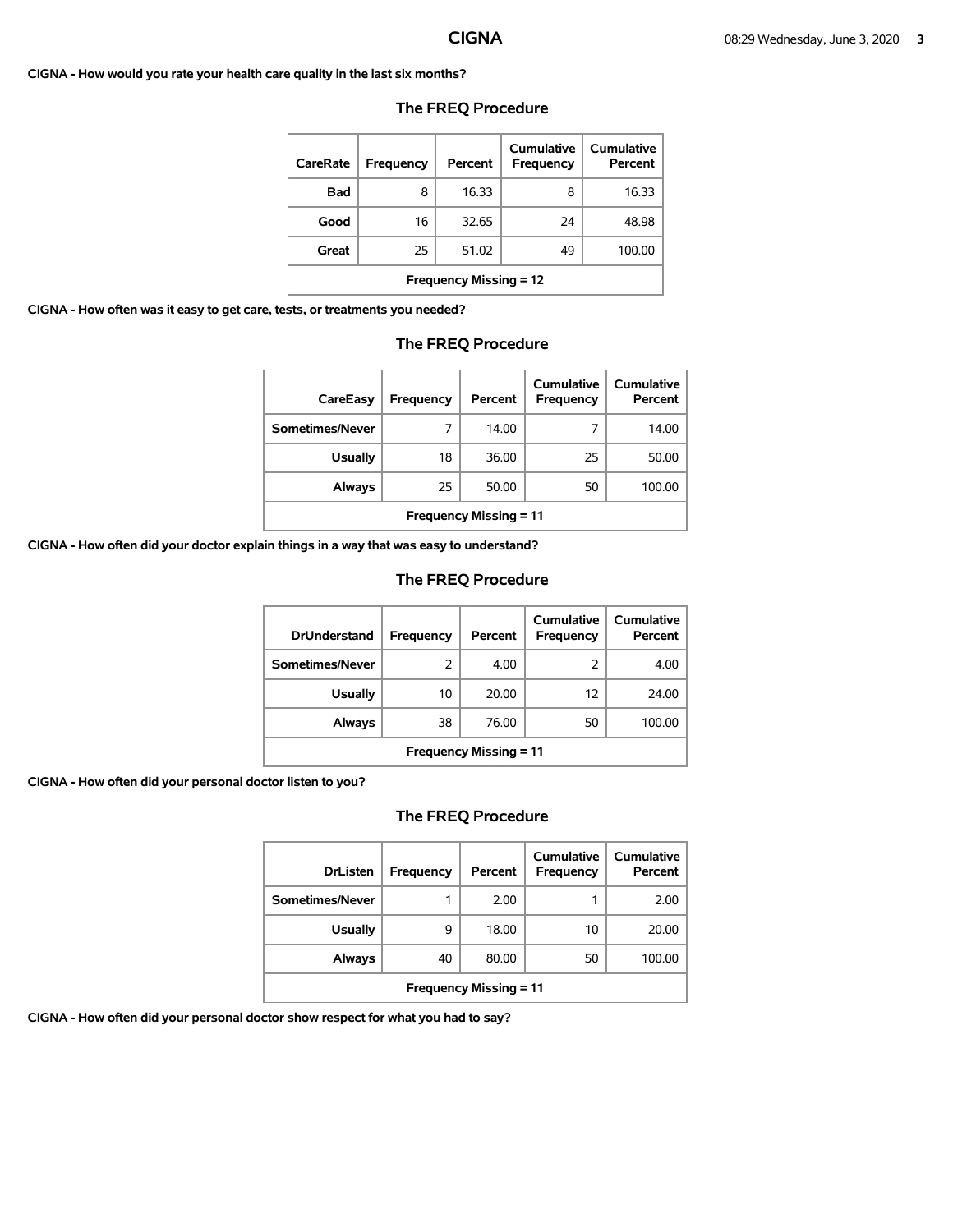| <b>DrRespect</b>              | Frequency | Percent | Cumulative<br>Frequency | Cumulative<br>Percent |
|-------------------------------|-----------|---------|-------------------------|-----------------------|
| Sometimes/Never               |           | 2.00    |                         | 2.00                  |
| <b>Usually</b>                | 6         | 12.00   | 7                       | 14.00                 |
| Always                        | 43        | 86.00   | 50                      | 100.00                |
| <b>Frequency Missing = 11</b> |           |         |                         |                       |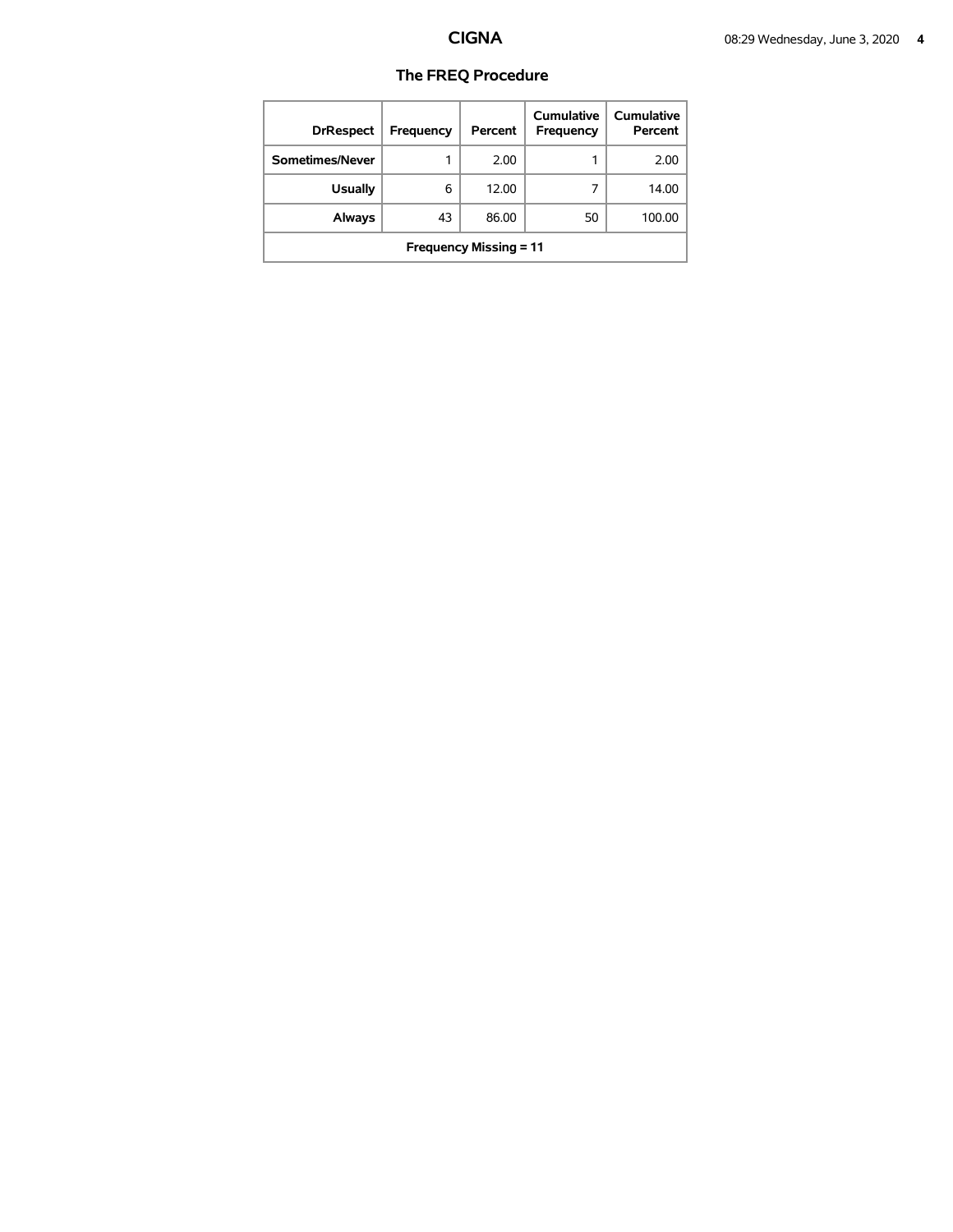### **CIGNA - How often did your personal doctor spend enough time with you?**

| <b>DrTime</b>                 | Frequency | Percent | Cumulative<br><b>Frequency</b> | Cumulative<br>Percent |
|-------------------------------|-----------|---------|--------------------------------|-----------------------|
| Sometimes/Never               | 3         | 6.00    | 3                              | 6.00                  |
| <b>Usually</b>                | 11        | 22.00   | 14                             | 28.00                 |
| Always                        | 36        | 72.00   | 50                             | 100.00                |
| <b>Frequency Missing = 11</b> |           |         |                                |                       |

### **The FREQ Procedure**

**CIGNA - In the last six months, did you get care from another doctor or health provider other than your personal doctor?** 

| care from another doctor or health provider other than your personal |    |       |    |        |  |  |
|----------------------------------------------------------------------|----|-------|----|--------|--|--|
| <b>Frequency Missing = 11</b>                                        |    |       |    |        |  |  |
| Always                                                               | 36 | 72.00 | 50 | 100.00 |  |  |
| <b>Usually</b>                                                       | 11 | 22.00 | 14 | 28.00  |  |  |
| Sometimes/Never                                                      | 3  | 6.00  |    | 6.00   |  |  |
|                                                                      |    |       |    |        |  |  |

### **The FREQ Procedure**

| <b>CareMulti</b>              | Frequency | Percent | Cumulative<br>Frequency | Cumulative<br>Percent |  |
|-------------------------------|-----------|---------|-------------------------|-----------------------|--|
| Yes                           | 35        | 70.00   | 35                      | 70.00                 |  |
| No                            | 15        | 30.00   | 50                      | 100.00                |  |
| <b>Frequency Missing = 11</b> |           |         |                         |                       |  |

**CIGNA - How often did your personal doctor seemed informed with care you received from other doctors or providers?** 

### **The FREQ Procedure**

| <b>DrinformedMultiDr</b>      | Frequency | Percent | Cumulative<br><b>Frequency</b> | Cumulative<br>Percent |  |
|-------------------------------|-----------|---------|--------------------------------|-----------------------|--|
| Sometimes/Never               |           | 20.00   |                                | 20.00                 |  |
| Usually                       | 11        | 31.43   | 18                             | 51.43                 |  |
| Always                        | 17        | 48.57   | 35                             | 100.00                |  |
| <b>Frequency Missing = 26</b> |           |         |                                |                       |  |

### **CIGNA - How would you rate your personal doctor?**

| <b>DrRate</b>                | <b>Frequency</b> | Percent | Cumulative<br>Frequency | Cumulative<br>Percent |  |
|------------------------------|------------------|---------|-------------------------|-----------------------|--|
| Bad                          | 6                | 11.32   | 6                       | 11.32                 |  |
| Good                         | 13               | 24.53   | 19                      | 35.85                 |  |
| Great                        | 34               | 64.15   | 53                      | 100.00                |  |
| <b>Frequency Missing = 8</b> |                  |         |                         |                       |  |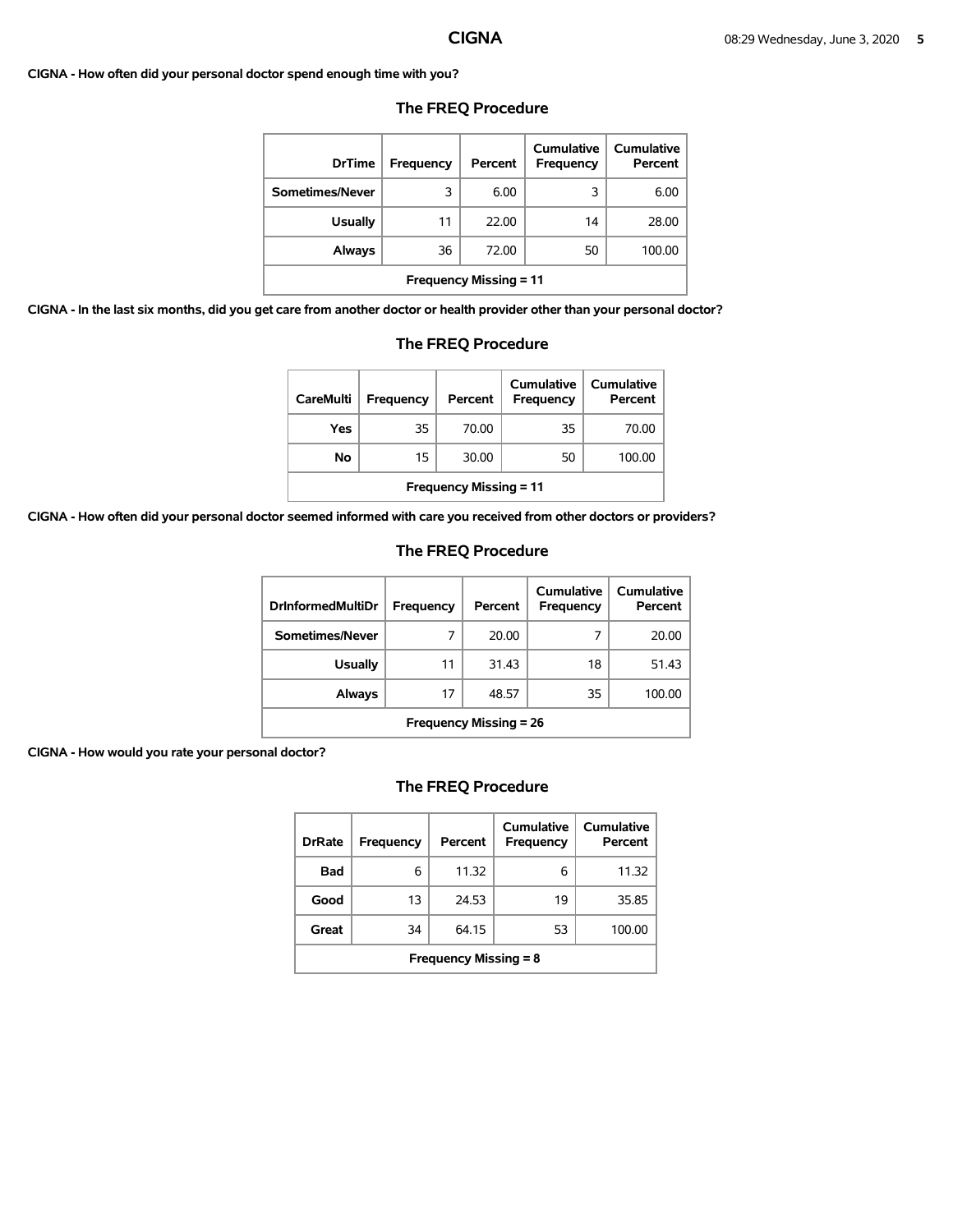### **CIGNA - Did you visit a specialist?**

| <b>Specialist</b>            | <b>Frequency</b> | Percent | Cumulative<br><b>Frequency</b> | Cumulative<br>Percent |  |
|------------------------------|------------------|---------|--------------------------------|-----------------------|--|
| Yes                          | 30               | 50.00   | 30                             | 50.00                 |  |
| Νo                           | 30               | 50.00   | 60                             | 100.00                |  |
| <b>Frequency Missing = 1</b> |                  |         |                                |                       |  |

# **The FREQ Procedure**

**CIGNA - How often did you get an appointment with a specialist as soon as you needed?** 

# **The FREQ Procedure**

| <b>SpecialistFast</b>         | Frequency | Percent | Cumulative<br>Frequency | Cumulative<br>Percent |
|-------------------------------|-----------|---------|-------------------------|-----------------------|
| Sometimes/Never               | 6         | 20.00   | 6                       | 20.00                 |
| <b>Usually</b>                | 8         | 26.67   | 14                      | 46.67                 |
| <b>Always</b>                 | 16        | 53.33   | 30                      | 100.00                |
| <b>Frequency Missing = 31</b> |           |         |                         |                       |

**CIGNA - How would you rate your specialist?** 

| <b>SpecialistRate</b>         | Frequency | Percent | Cumulative<br>Frequency | Cumulative<br>Percent |  |
|-------------------------------|-----------|---------|-------------------------|-----------------------|--|
| <b>Bad</b>                    | 1         | 3.45    |                         | 3.45                  |  |
| Good                          | 9         | 31.03   | 10                      | 34.48                 |  |
| Great                         | 19        | 65.52   | 29                      | 100.00                |  |
| <b>Frequency Missing = 32</b> |           |         |                         |                       |  |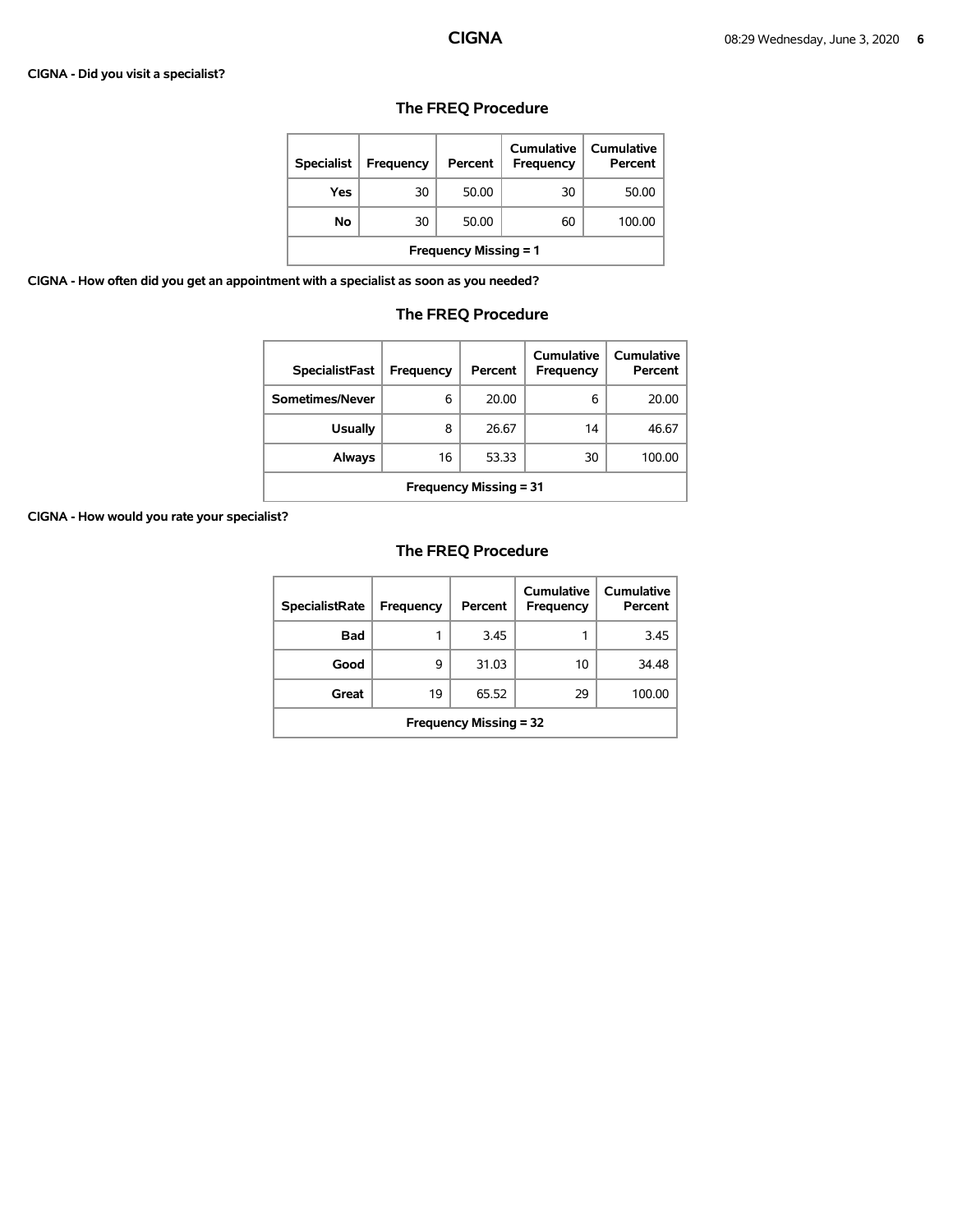**CIGNA - Did you get information or help from your health plan's customer services?** 

# **The FREQ Procedure**

| <b>CS</b> | <b>Frequency</b>             | Percent | Cumulative<br>Frequency | Cumulative<br>Percent |  |  |  |
|-----------|------------------------------|---------|-------------------------|-----------------------|--|--|--|
| Yes       | 20                           | 33.33   | 20                      | 33.33                 |  |  |  |
| No        | 40                           | 66.67   | 60                      | 100.00                |  |  |  |
|           | <b>Frequency Missing = 1</b> |         |                         |                       |  |  |  |

**CIGNA - How often were you able to get information or help from your health plan's customer services?** 

## **The FREQ Procedure**

| <b>CSHelp</b>                 | Frequency | Percent | Cumulative<br><b>Frequency</b> | Cumulative<br>Percent |  |
|-------------------------------|-----------|---------|--------------------------------|-----------------------|--|
| Sometimes/Never               | 8         | 40.00   | 8                              | 40.00                 |  |
| <b>Usually</b>                | 6         | 30.00   | 14                             | 70.00                 |  |
| Always                        | 6         | 30.00   | 20                             | 100.00                |  |
| <b>Frequency Missing = 41</b> |           |         |                                |                       |  |

**CIGNA - How often were you treated with respect and courtesy by your health plan's customer services?** 

## **The FREQ Procedure**

| <b>CSRespect</b>              | Frequency | Percent | Cumulative<br>Frequency | Cumulative<br>Percent |  |
|-------------------------------|-----------|---------|-------------------------|-----------------------|--|
| Sometimes/Never               | 2         | 10.53   | 2                       | 10.53                 |  |
| <b>Usually</b>                | 6         | 31.58   | 8                       | 42.11                 |  |
| Always                        | 11        | 57.89   | 19                      | 100.00                |  |
| <b>Frequency Missing = 42</b> |           |         |                         |                       |  |

**CIGNA - Did you have to fill out any forms with your health plan?** 

| <b>Forms</b>                 | Frequency | Percent | Cumulative<br>Frequency | Cumulative<br>Percent |  |
|------------------------------|-----------|---------|-------------------------|-----------------------|--|
| Yes                          | 16        | 26.67   | 16                      | 26.67                 |  |
| No                           | 44        | 73.33   | 60                      | 100.00                |  |
| <b>Frequency Missing = 1</b> |           |         |                         |                       |  |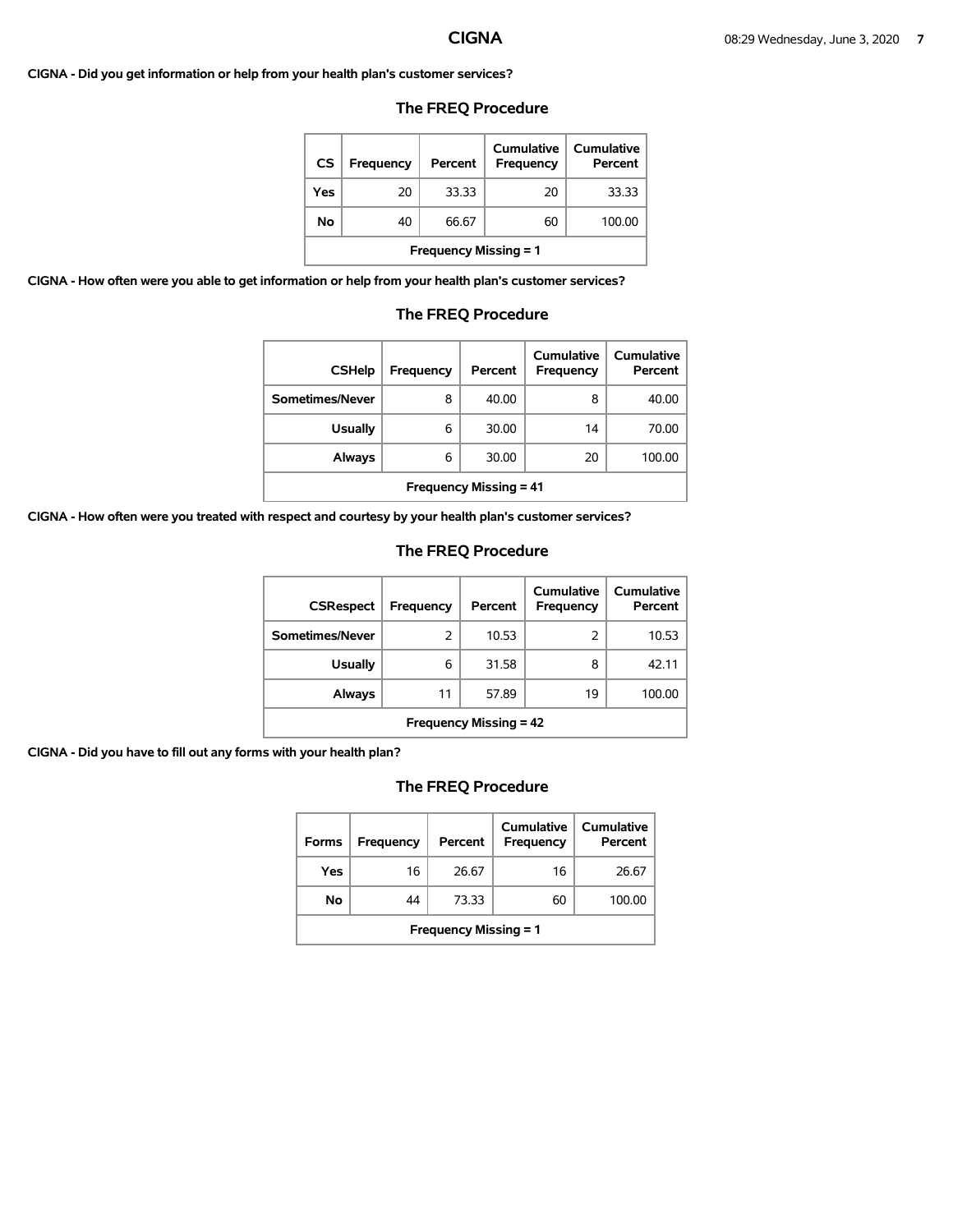### **CIGNA - How often were forms from your health plan easy to fill out?**

| <b>FormsEasy</b>              | Frequency | Percent | Cumulative<br>Frequency | Cumulative<br>Percent |  |
|-------------------------------|-----------|---------|-------------------------|-----------------------|--|
| Sometimes/Never               | 8         | 50.00   | 8                       | 50.00                 |  |
| <b>Usually</b>                | 6         | 37.50   | 14                      | 87.50                 |  |
| Always                        | 2         | 12.50   | 16                      | 100.00                |  |
| <b>Frequency Missing = 45</b> |           |         |                         |                       |  |

# **The FREQ Procedure**

### **CIGNA - How would you rate your health plan?**

# **The FREQ Procedure**

| <b>PlanRate</b> | Frequency | Percent | Cumulative<br>Frequency | <b>Cumulative</b><br>Percent |
|-----------------|-----------|---------|-------------------------|------------------------------|
| <b>Bad</b>      | 9         | 14.75   | 9                       | 14.75                        |
| Good            | 27        | 44.26   | 36                      | 59.02                        |
| Great           | 25        | 40.98   | 61                      | 100.00                       |

**CIGNA - In general, how woul you rate your overall health?** 

# **The FREQ Procedure**

| <b>OverallHealthRate</b> | Frequency | Percent | Cumulative<br><b>Frequency</b> | <b>Cumulative</b><br>Percent |
|--------------------------|-----------|---------|--------------------------------|------------------------------|
| <b>Excellent</b>         | 10        | 16.39   | 10                             | 16.39                        |
| <b>Very Good</b>         | 20        | 32.79   | 30                             | 49.18                        |
| Good                     | 26        | 42.62   | 56                             | 91.80                        |
| Fair                     | 5         | 8.20    | 61                             | 100.00                       |

**CIGNA - In general, how woul you rate your overall mental or emotional health?** 

| <b>MentalHealthRate</b> | Frequency | Percent | Cumulative<br><b>Frequency</b> | Cumulative<br>Percent |
|-------------------------|-----------|---------|--------------------------------|-----------------------|
| <b>Excellent</b>        | 18        | 29.51   | 18                             | 29.51                 |
| <b>Very Good</b>        | 24        | 39.34   | 42                             | 68.85                 |
| Good                    | 15        | 24.59   | 57                             | 93.44                 |
| Fair                    | 4         | 6.56    | 61                             | 100.00                |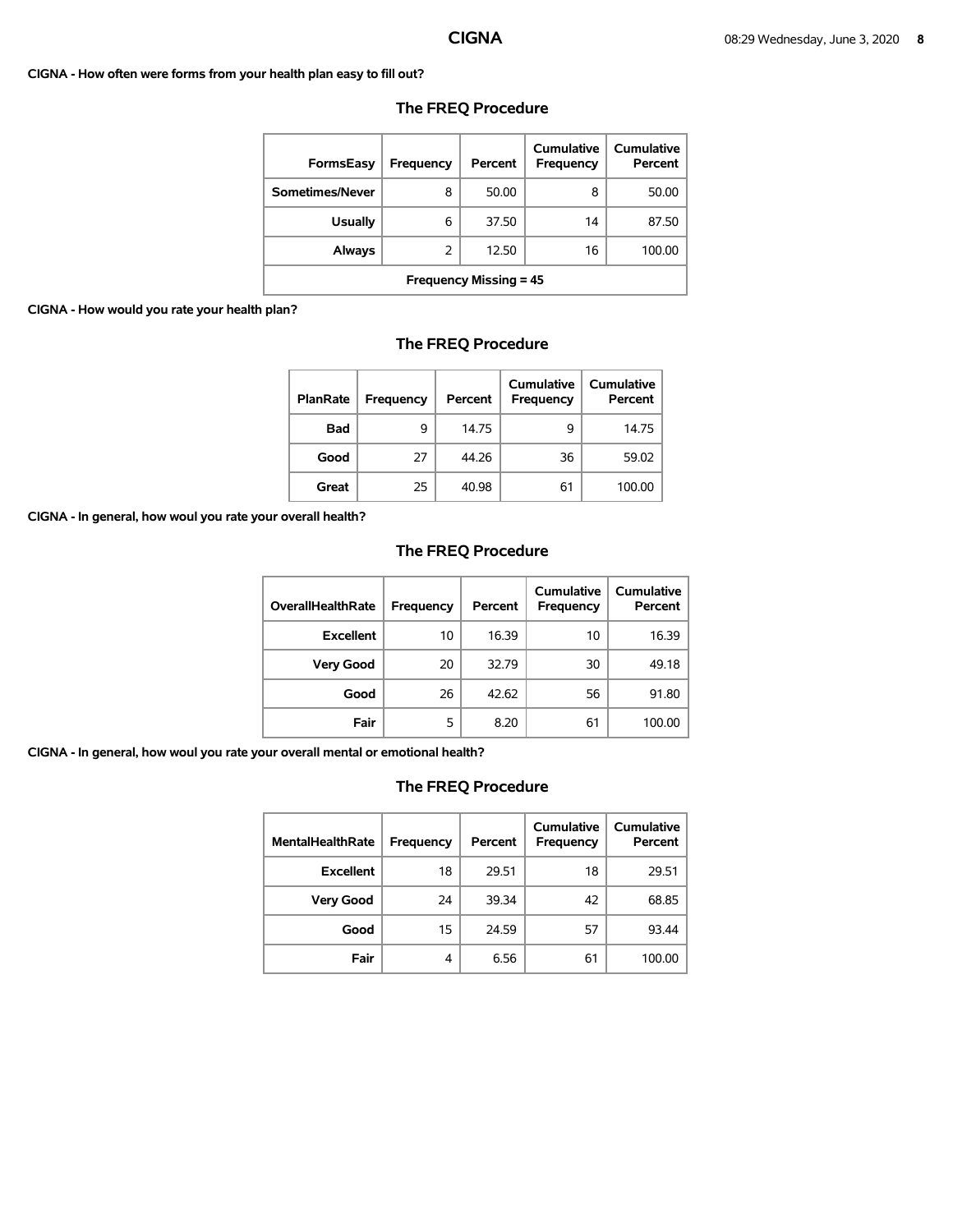**CIGNA - Did you look for info in written materials or on the internet about your plan?** 

| <b>InternetLook</b>          | Frequency | Percent | Cumulative<br><b>Frequency</b> | Cumulative<br>Percent |  |
|------------------------------|-----------|---------|--------------------------------|-----------------------|--|
| Yes                          | 21        | 35.00   | 21                             | 35.00                 |  |
| No                           | 39        | 65.00   | 60                             | 100.00                |  |
| <b>Frequency Missing = 1</b> |           |         |                                |                       |  |

### **The FREQ Procedure**

**CIGNA - How often did written materials or the internet provide info you needed regarding your health plan?** 

|  | <b>The FREQ Procedure</b> |          |
|--|---------------------------|----------|
|  |                           | e 1 - 11 |

| <b>InternetProvide</b>        | Frequency | Percent | Cumulative<br>Frequency | Cumulative<br>Percent |  |
|-------------------------------|-----------|---------|-------------------------|-----------------------|--|
| Sometimes/Never               |           | 35.00   |                         | 35.00                 |  |
| <b>Usually</b>                | 8         | 40.00   | 15                      | 75.00                 |  |
| <b>Always</b>                 | 5         | 25.00   | 20                      | 100.00                |  |
| <b>Frequency Missing = 41</b> |           |         |                         |                       |  |

**CIGNA - Did you look for information on how much you would have to pay for a health service or health equipment?** 

## **The FREQ Procedure**

| <b>CostLook</b>              | Frequency | Percent | Cumulative<br>Frequency | <b>Cumulative</b><br>Percent |  |
|------------------------------|-----------|---------|-------------------------|------------------------------|--|
| Yes                          | 13        | 21.67   | 13                      | 21.67                        |  |
| Νo                           | 47        | 78.33   | 60                      | 100.00                       |  |
| <b>Frequency Missing = 1</b> |           |         |                         |                              |  |

**CIGNA - How often did you find information on how much you would have to pay for a health service or health equipment?** 

| CostFind                      | Frequency | Percent | <b>Cumulative</b><br>Frequency | <b>Cumulative</b><br>Percent |  |
|-------------------------------|-----------|---------|--------------------------------|------------------------------|--|
| Sometimes/Never               | 8         | 61.54   | 8                              | 61.54                        |  |
| <b>Usually</b>                | 3         | 23.08   | 11                             | 84.62                        |  |
| <b>Always</b>                 | 2         | 15.38   | 13                             | 100.00                       |  |
| <b>Frequency Missing = 48</b> |           |         |                                |                              |  |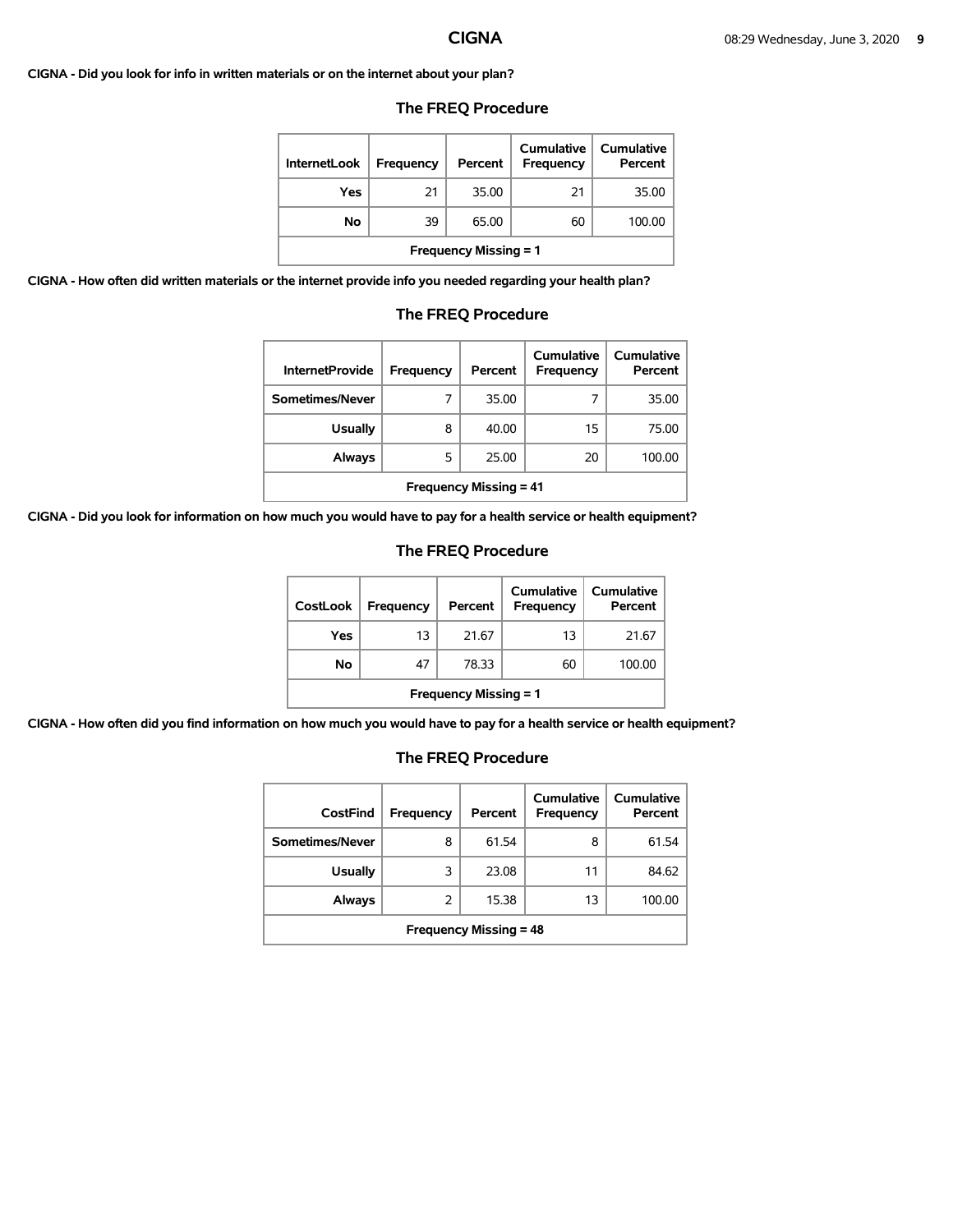**CIGNA - Did you look for information on how much you would have to pay for specific prescription medicines?** 

## **The FREQ Procedure**

| MedLook                      | <b>Frequency</b> | Percent | Cumulative<br>Frequency | Cumulative<br>Percent |  |
|------------------------------|------------------|---------|-------------------------|-----------------------|--|
| Yes                          | 15               | 25.00   | 15                      | 25.00                 |  |
| No                           | 45               | 75.00   | 60                      | 100.00                |  |
| <b>Frequency Missing = 1</b> |                  |         |                         |                       |  |

**CIGNA - How often were you able to find information on how much you would have to pay for specific prescription medicines?** 

| <b>MedFind</b>  | <b>Frequency</b> | Percent | <b>Cumulative</b><br>Frequency | Cumulative<br>Percent |
|-----------------|------------------|---------|--------------------------------|-----------------------|
| Sometimes/Never |                  | 46.67   |                                | 46.67                 |
| <b>Usually</b>  | 5                | 33.33   | 12                             | 80.00                 |
| <b>Always</b>   | 3                | 20.00   | 15                             | 100.00                |
|                 |                  |         |                                |                       |

# **The FREQ Procedure**

**Frequency Missing = 46** 

**CIGNA - Did you file any claims for care to your health plan?** 

### **The FREQ Procedure**

| ClaimsSend                    | <b>Frequency</b> | Percent | <b>Cumulative</b><br><b>Frequency</b> | Cumulative  <br>Percent |  |
|-------------------------------|------------------|---------|---------------------------------------|-------------------------|--|
| Yes                           | 30               | 71.43   | 30                                    | 71.43                   |  |
| No                            | 12               | 28.57   | 42                                    | 100.00                  |  |
| <b>Frequency Missing = 19</b> |                  |         |                                       |                         |  |

**CIGNA - How often were claims for care to your health plan handled quicly?** 

### **The FREQ Procedure**

| <b>ClaimsQuick</b>            | Frequency | Percent | Cumulative<br>Frequency | Cumulative<br>Percent |  |
|-------------------------------|-----------|---------|-------------------------|-----------------------|--|
| Sometimes/Never               | 2         | 8.33    | 2                       | 8.33                  |  |
| <b>Usually</b>                | 8         | 33.33   | 10                      | 41.67                 |  |
| <b>Always</b>                 | 14        | 58.33   | 24                      | 100.00                |  |
| <b>Frequency Missing = 37</b> |           |         |                         |                       |  |

**CIGNA - How often were claims for care to your health plan handled correctly?** 

| <b>ClaimsCorrect</b>          | <b>Frequency</b> | Percent | Cumulative<br>Frequency | Cumulative<br>Percent |  |  |
|-------------------------------|------------------|---------|-------------------------|-----------------------|--|--|
| Sometimes/Never               | 5                | 21.74   | 5                       | 21.74                 |  |  |
| <b>Usually</b>                | 8                | 34.78   | 13                      | 56.52                 |  |  |
| <b>Always</b>                 | 10               | 43.48   | 23                      | 100.00                |  |  |
| <b>Frequency Missing = 38</b> |                  |         |                         |                       |  |  |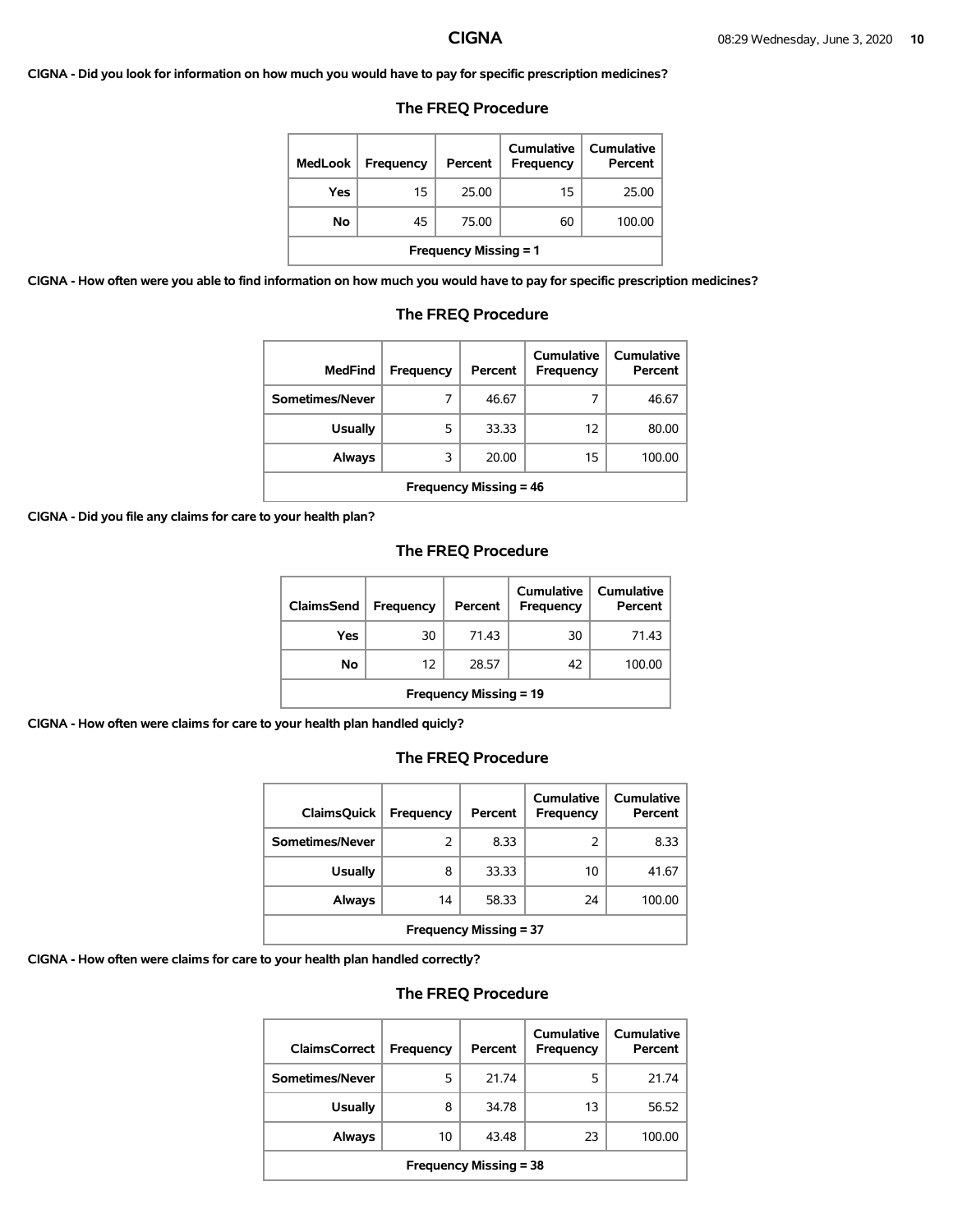**CIGNA - Do you now smoke cigarettes or use tobacco every day, some days, or not at all?** 

### **The FREQ Procedure**

| <b>Smoke</b>                  | <b>Frequency</b> | Percent | Cumulative<br>Frequency | Cumulative<br>Percent |  |
|-------------------------------|------------------|---------|-------------------------|-----------------------|--|
| Yes                           | 2                | 40.00   | 2                       | 40.00                 |  |
| No                            | 3                | 60.00   | 5                       | 100.00                |  |
| <b>Frequency Missing = 56</b> |                  |         |                         |                       |  |

**CIGNA - How often were you advised to quit smoking or using tobacco by your doctor/health provider?** 

### **The FREQ Procedure**

| <b>SmokeAdvice</b>            | Frequency | Percent | Cumulative<br>Frequency | Cumulative<br>Percent |  |
|-------------------------------|-----------|---------|-------------------------|-----------------------|--|
| Sometimes/Never               | 3         | 60.00   | 3                       | 60.00                 |  |
| <b>Usually</b>                |           | 20.00   | 4                       | 80.00                 |  |
| Always                        |           | 20.00   | 5                       | 100.00                |  |
| <b>Frequency Missing = 56</b> |           |         |                         |                       |  |

**CIGNA - How often was medication recommended to help quit smoking/tobacco products by your doctor/health provider?** 

| <b>SmokeMedicine</b>          | Frequency | Percent | Cumulative<br>Frequency | Cumulative<br>Percent |  |
|-------------------------------|-----------|---------|-------------------------|-----------------------|--|
| Sometimes/Never               | 4         | 80.00   | 4                       | 80.00                 |  |
| Always                        |           | 20.00   | 5                       | 100.00                |  |
| <b>Frequency Missing = 56</b> |           |         |                         |                       |  |